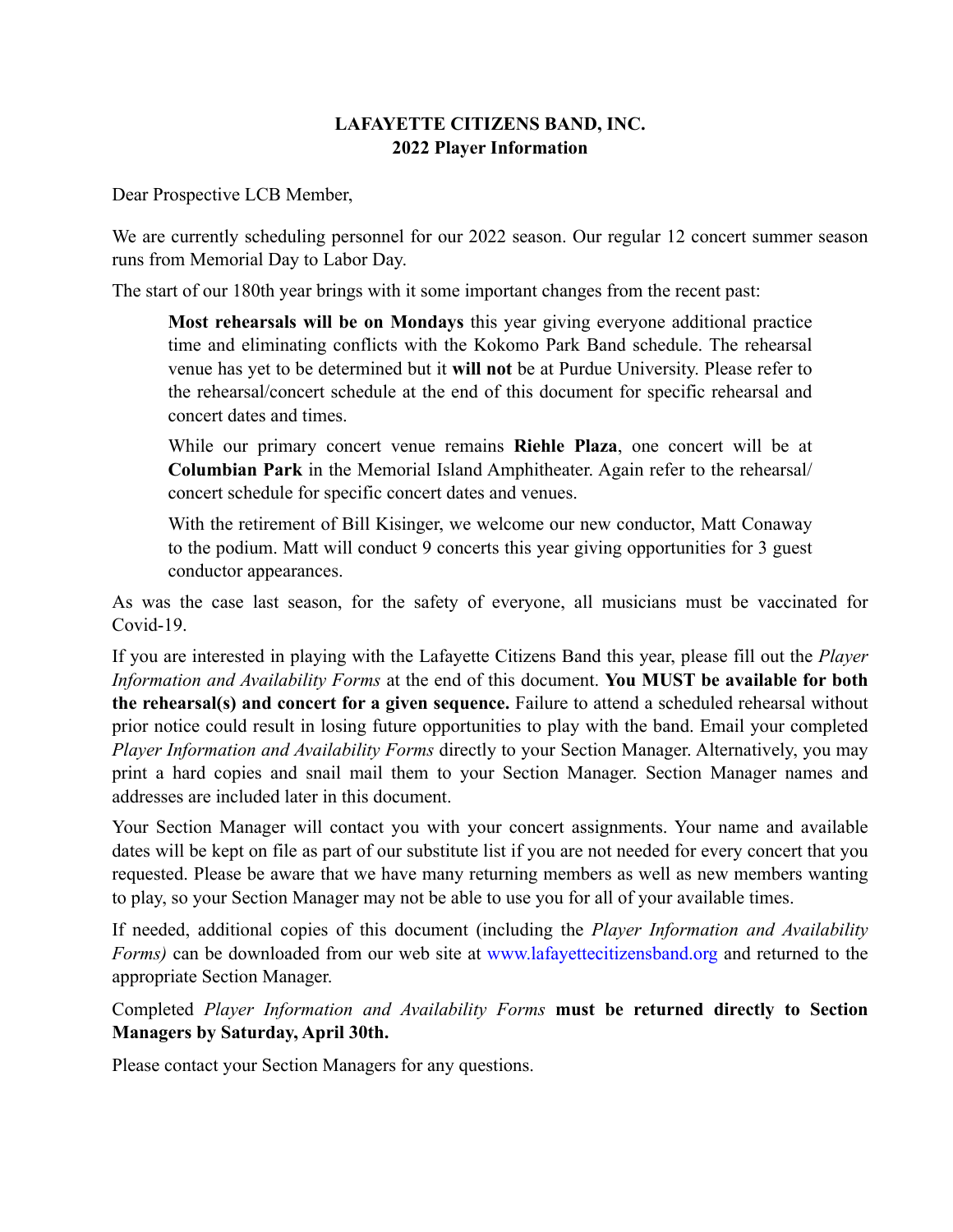# **LAFAYETTE CITIZENS BAND 2022 General Information (also available on our website)**

#### **SECTION MANAGERS**

Section Managers will notify everyone of assigned concerts. Again, some of the band's sections have many interested players, so it is difficult to use all available dates for everybody. Please contact your Section Manager IMMEDIATELY if you cannot make an assigned rehearsal or concert. (See next page for Section Manager names and addresses. Keep it for further reference.)

#### **PAY SCALE**

\$10 per rehearsal for everyone. \$10 per concert for nonunion members; \$40 per concert for *paid-up* union members (Some differences apply to the July 4th sequence).

#### **MILEAGE**

Players outside of Tippecanoe County receive 25 cents per mile for rehearsals and concerts. Mileage is based on a standard mileage chart from Lafayette to your city.

#### **PAYROLL**

Paychecks will be mailed twice during the season, around 7/15 and 9/15.

#### **SEATING**

LCB Section Managers seat strong players in each part of a section, e.g., the 1st, 2nd and 3rd clarinets will each have leadership players assigned to them. We wish to have a strong, well-balanced concert band sound.

#### **CONCERT DRESS**

Players wear red polo shirts with the LCB logo, black pants or skirts, and black socks and shoes. To order a shirt, see the *Player Information Form*.

#### **UNION**

To join the musicians' union (Indianapolis Musicians, Local #3 of the American Federation of Musicians), call the union office at 317-636-3595.

#### **VOLUNTEERS NEEDED**

- We can always use volunteers to help set up chairs, stands, and equipment before concerts.
- We are also seeking band members to serve on the Board of Directors for a 3-year term. There are 10 meetings throughout the year. The board meets on the second Monday of each month except for November and December. Board members also serve on one or two committees.
- You can support LCB by going to Smile.Amazon.com and selecting LCB as your charity and you can now link your Kroger (Payless) card to LCB as well. You can also send a direct donation to the band office, 216 N. 4th St., Suite. 204, Lafayette, IN 47901, or PO Box 523, Lafayette, IN 47902. All direct donations are tax deductible to the extent allowed by law.

#### **FORM I-9s REQUIRED**

All paid players must have a Form I-9 on file. If you have not played in the band before, you must complete a Form I-9 at your first rehearsal. Blank Form I-9s can be downloaded at:

<https://www.uscis.gov/sites/default/files/document/forms/i-9-paper-version.pdf>

The completed I-9 needs to be verified by your Section Manager so bring appropriate IDs.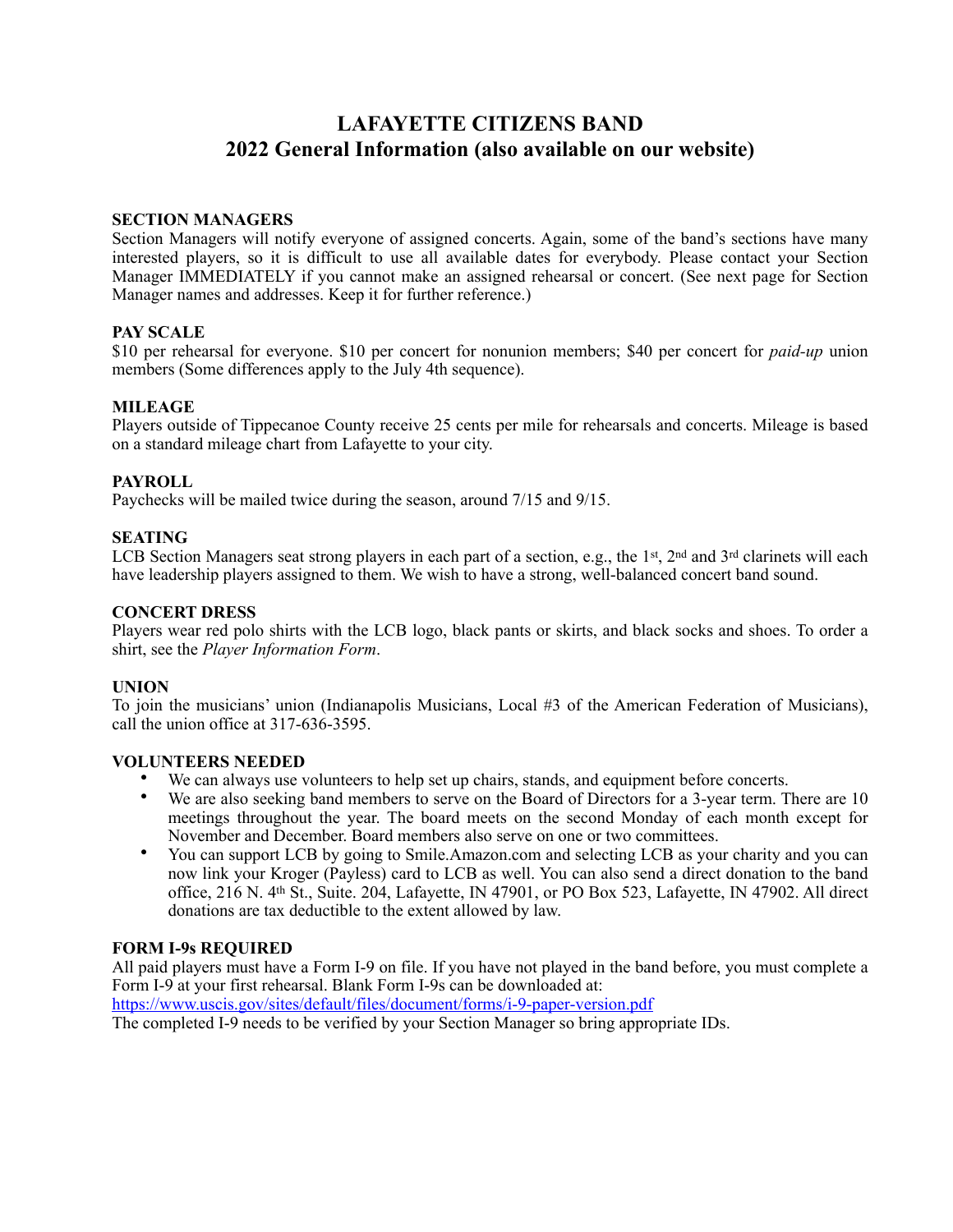# **LAFAYETTE CITIZENS BAND 2022 Section Managers**

#### **FLUTES, OBOES AND BASSOONS:**

Dinah Dalder, 249 Wood Dale Street, West Lafayette, IN 47906 Email: [dinah.dalder@me.com](mailto:dinah.dalder@me.com) Phone: 765-714-2278 (Cell)

#### **CLARINETS AND SAXOPHONES:**

Ashley Shelton Brown, 418 W. Main, Crawfordsville, IN 47933 Email: [ashleysheltonbrown@gmail.com](mailto:ashleysheltonbrown@gmail.com) Phone: 765-918-3916

#### **TRUMPETS AND HORNS:**

Jenn Tordil, 5118 Flatlake Court, IN 47905 Email: [jtordil@tsc.k12.in.us](mailto:jtordil@tsc.k12.in.us) Phone: 765-714-9802

### **TROMBONES, BARITONES AND TUBAS:**

Jim Hopkins, 521 Schroeder Court, Lafayette, IN 47909 Email: [james.hopkins1225@gmail.com](mailto:james.hopkins1225@gmail.com) Phone: 765-412-1333

#### **PERCUSSION:**

Jeff Parthun, 1218 Southport Dr., Lafayette, IN 47909 Email: [parthun@comcast.net](mailto:parthun@comcast.net) Phone: 765-491-3940

## **MUSICAL DIRECTOR:**

Matt Conaway Email: [matthew.r.conaway@gmail.com](mailto:matthew.r.conaway@gmail.com)

## **PERSONNEL MANAGER:**

Beth Purkhiser Email: **beth@bethpurkhiser.com** (only if you cannot reach your Section Manager)

#### **LCB BOARD OF DIRECTORS**

President – Jenn Tordil Vice President – Daniel Wiggins Secretary – Kaitlin Wright Treasurer – Brian Dalder

Steve Bell, Caitlin Benner, Susie Dyer, Stan Gelvin, Joanna Grama, Jim Hopkins, David Jensen, Galen King, Ted Luce, Krista Steinmetz, Jeff Turkstra, Jim Wells, Vicky Woeste, Isabella Zollner, Ex officio – State Representative Sheila Klinker and Mayor Tony Roswarski, Beth Purkhiser – Executive Director

PLEASE REMEMBER TO CHECK THE WEB SITE at [www.lafayettecitizensband.org](http://www.lafayettecitizensband.org) For Up-to-Date Photos and Announcements. Webmaster – Brian Dalder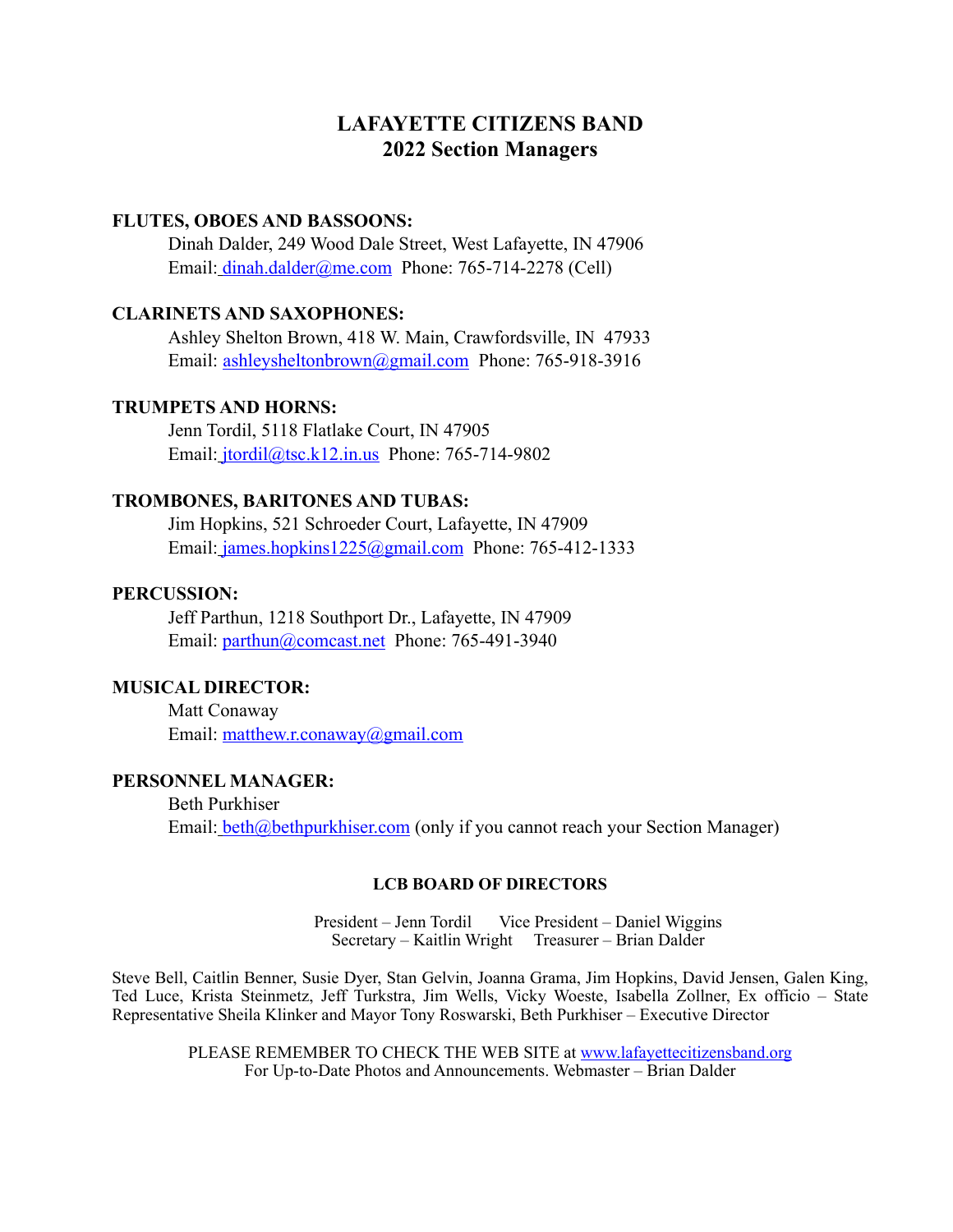## Lafayette Citizens Band 2022 Player Information Form

| Address: <u>with the contract of the contract of the contract of the contract of the contract of the contract of the contract of the contract of the contract of the contract of the contract of the contract of the contract of</u>                                                                                                                                                                                                                                                                                     |  |  |  |  |  |  |  |
|--------------------------------------------------------------------------------------------------------------------------------------------------------------------------------------------------------------------------------------------------------------------------------------------------------------------------------------------------------------------------------------------------------------------------------------------------------------------------------------------------------------------------|--|--|--|--|--|--|--|
|                                                                                                                                                                                                                                                                                                                                                                                                                                                                                                                          |  |  |  |  |  |  |  |
|                                                                                                                                                                                                                                                                                                                                                                                                                                                                                                                          |  |  |  |  |  |  |  |
|                                                                                                                                                                                                                                                                                                                                                                                                                                                                                                                          |  |  |  |  |  |  |  |
| 1. Are you a <i>paid-up</i> member of the Musician's Union (AFM)? ____ Yes ____ No                                                                                                                                                                                                                                                                                                                                                                                                                                       |  |  |  |  |  |  |  |
| 2. Do you prefer to be paid for playing or to donate your services to the band (select one)?                                                                                                                                                                                                                                                                                                                                                                                                                             |  |  |  |  |  |  |  |
| ___ Pay me ___ Please do not pay me; I wish to donate my services to the band                                                                                                                                                                                                                                                                                                                                                                                                                                            |  |  |  |  |  |  |  |
| All paid players must have a Form I-9 on file. If you have not played in the band before, you must<br>complete a Form I-9 at your first rehearsal. Blank Form I-9s can be downloaded at:<br>https://www.uscis.gov/sites/default/files/document/forms/i-9-paper-version.pdf<br>The completed I-9 needs to be verified by your section manager so bring appropriate IDs.                                                                                                                                                   |  |  |  |  |  |  |  |
| 3. Please check all information that applies to the instrument you will be playing in the LCB:                                                                                                                                                                                                                                                                                                                                                                                                                           |  |  |  |  |  |  |  |
| ___ professional/semi-professional playing level<br>__ private instrumental study at the college level<br>__ played in college or university bands or orchestras<br>__ played in high school all-state honor bands or orchestras<br>__ played in high school bands or orchestras<br>other (please explain): <u>contract and contract and contract and contract and contract and contract and contract and contract and contract and contract and contract and contract and contract and contract and contract and co</u> |  |  |  |  |  |  |  |
| 4. Please check all that apply to you:                                                                                                                                                                                                                                                                                                                                                                                                                                                                                   |  |  |  |  |  |  |  |
| ___ high school student<br>___ college student<br>permanent resident in the area                                                                                                                                                                                                                                                                                                                                                                                                                                         |  |  |  |  |  |  |  |
| 5. Do you need a red Lafayette Citizens Band Polo shirt? ____ Yes ____ No                                                                                                                                                                                                                                                                                                                                                                                                                                                |  |  |  |  |  |  |  |
| If yes, please specify size: ____ S ____ M ____ L ____ XL ____ 2XL ____ 3XL ____ 4XL                                                                                                                                                                                                                                                                                                                                                                                                                                     |  |  |  |  |  |  |  |
| Note: Polo shirts are \$15 each. If selected to play, please bring shirt payments to Jenn Tordil at your first<br>rehearsal.                                                                                                                                                                                                                                                                                                                                                                                             |  |  |  |  |  |  |  |
| *** For Percussionists Only ***                                                                                                                                                                                                                                                                                                                                                                                                                                                                                          |  |  |  |  |  |  |  |
| 6. Percussion preferences:                                                                                                                                                                                                                                                                                                                                                                                                                                                                                               |  |  |  |  |  |  |  |
| __ I have no preference of instrument or difficulty                                                                                                                                                                                                                                                                                                                                                                                                                                                                      |  |  |  |  |  |  |  |
| OR (choose all that apply)                                                                                                                                                                                                                                                                                                                                                                                                                                                                                               |  |  |  |  |  |  |  |
| ___ I prefer mallet parts;<br>easy/medium level or ___ any level<br>___ I prefer drum parts;<br>__ medium level or __ any level<br>___ I prefer timpani parts;<br>__ medium level or __ any level<br>___ I prefer accessory parts;<br>__ medium level or __ any level                                                                                                                                                                                                                                                    |  |  |  |  |  |  |  |